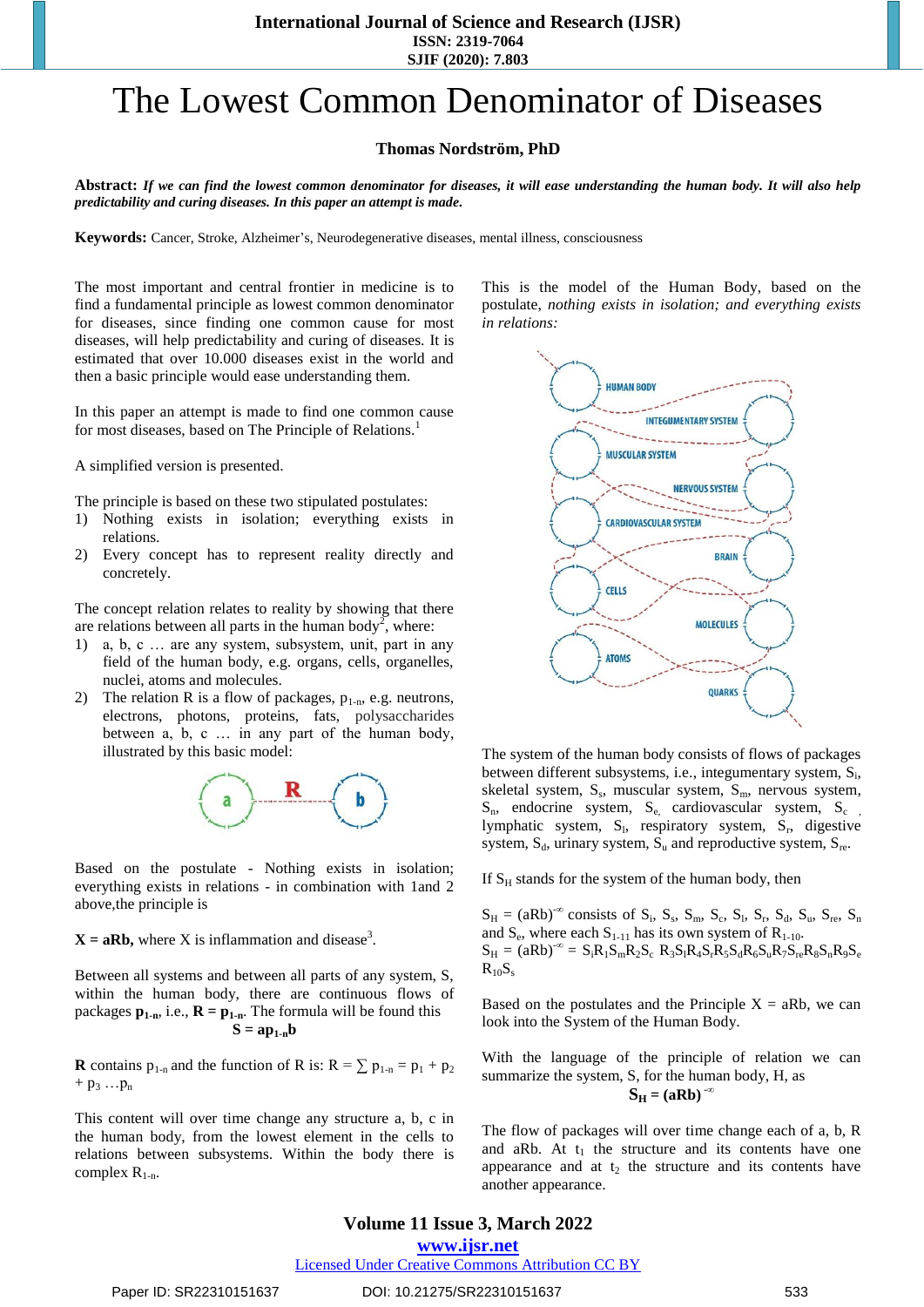When we apply the principle to the human body, the hierarchy of flows can be illustrated as below:



When any superior aRb is damaged it will affect related aRb. If any superior aRb collapse, most aRb related will collapse as well.

For each system there are gates, i.e., the transformation mechanism by the transformer, where the content of the packages is transformed for the next level of reality.



The big challenge is now to identify all the *p* in all relations and to identify, directly and concretely, the logic of the equation $S_1 = (a_1R_1b_1) R_2 (a_2R_3b_2)$  and illustrated as such:



The size and volume for any system regulate the flows in and out of any system<sup>4</sup>. When packages leave any system, new packages will come in, i.e., they are needed, since nature abhors vacuum.

Then the hypothesis is that damaged flow dominates causing inflammation, while chronic inflammation causes disease.If damaged flows continue not being repaired, disease will be chronic.

*When any R is broken or damaged, there will be disorders and diseases, e.g. cancer, AV-block III, Stroke, Alzheimer´s and cardiac infarction.* 

#### *The lowest common denominator for diseases is damaged flow.***<sup>5</sup>**

Some examples of  $X = aRb$ :

- 1)  $X =$  Stroke. When an artery is blocked, the blood supply of oxygen cannot reach the brain´s tissues and cells will die, with symptoms such as face drooping and speech difficulties.
- 2)  $X = Diplopia$ , i.e., double vision. When thrombosis in the brain stem damages the flow of blood and draining blood from the brain, visual symptoms such as diplopia will occur.
- 3)  $X = AV-block III$ . When the relation between the SA node, i.e., the sinoatrial node, and the AV node, i.e., the atrioventricular node, is blocked and the pathway has no communication, AV-block III will occur.
- 4)  $X =$  Heart infarct. When the blood flow in the heart is blocked, lack of oxygen will cause such as chest pain, shortness of breath and vomiting.
- 5)  $X =$  Cancer. When any network of tubules is damaged, it will cause cancer.
- 6)  $X =$  Testicle cancer. Efferent ducts connect the rete testis and its network of tubules carrying sperm from the seminiferous tubules. Anastomosis connects different parts in the testicle when it is normal. If the network becomes damaged, i.e., blocked, cancer will occur.
- 7) X = Neurodegenerative disease, e.g. ALS, MS, Parkinson´s and Alzheimer´s disease. Now we have to find out how damaged microtubulesof aRb can give some insights in these diseases; i.e., how damaged flow can be the cause. Can repair of the axonal transport system cure these diseases? How will a change in the anterograde transport affect these diseases? Can the Tau protein repair the damage?
- 8)  $X =$  Alzheimer's Disease. When microtubules are damaged and cannot perform intracellular transport of material, huge amount of amyloid beta will be crowded outside the cell and neurofibrillary tangles of tau proteins will occur inside the cell.
- 9)  $X =$  Rheumatism. When immune cells cannot find the correct pathway for killing pathogens and instead attacks joint tissues synovial membrane, i.e., the socalled autoimmunity. Can antiserum cure?
- 10)  $X =$  Mental illness. The structure of the human psyche, b, is affected by R, from a. When R is damaged, the psyche will develop diseases such as schizophrenia or suicidal behaviour. Isolation and desolation, i.e., damaged R, is often the reason for diseases of the psyche, based on the postulate.
- 11)  $X =$  Suicide. When relations towards other persons are damaged and do not exist, suicide can happen.

## **Volume 11 Issue 3, March 2022**

**www.ijsr.net**

Licensed Under Creative Commons Attribution CC BY